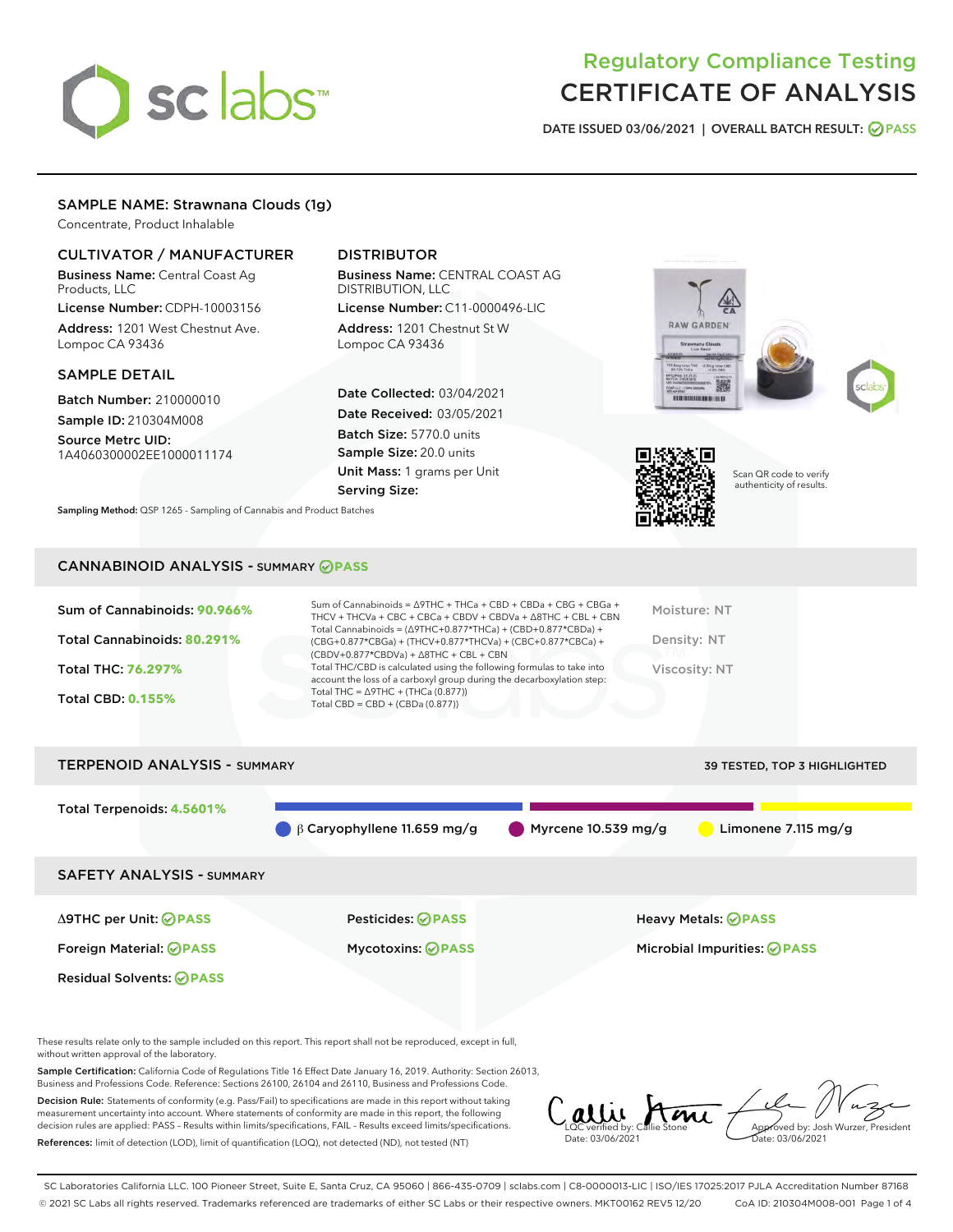



STRAWNANA CLOUDS (1G) | DATE ISSUED 03/06/2021 | OVERALL BATCH RESULT: @ PASS

# CANNABINOID TEST RESULTS - 03/05/2021 2 PASS

Tested by high-performance liquid chromatography with diode-array detection (HPLC-DAD). **Method:** QSP 1157 - Analysis of Cannabinoids by HPLC-DAD

TOTAL CANNABINOIDS: **80.291%** Total Cannabinoids (Total THC) + (Total CBD) + (Total CBG) + (Total THCV) + (Total CBC) + (Total CBDV) + ∆8THC + CBL + CBN

TOTAL THC: **76.297%**

Total THC (∆9THC+0.877\*THCa)

TOTAL CBD: **0.155%** Total CBD (CBD+0.877\*CBDa)

Total CBG (CBG+0.877\*CBGa) TOTAL THCV: 0.352% Total THCV (THCV+0.877\*THCVa)

TOTAL CBG: 2.72%

TOTAL CBC: 0.767% Total CBC (CBC+0.877\*CBCa)

TOTAL CBDV: ND Total CBDV (CBDV+0.877\*CBDVa)

| <b>COMPOUND</b>            | LOD/LOQ<br>(mg/g) | <b>MEASUREMENT</b><br><b>UNCERTAINTY</b><br>(mg/g) | <b>RESULT</b><br>(mg/g) | <b>RESULT</b><br>(%) |
|----------------------------|-------------------|----------------------------------------------------|-------------------------|----------------------|
| <b>THCa</b>                | 0.05/0.14         | ±21.316                                            | 829.40                  | 82.940               |
| <b>A9THC</b>               | 0.06/0.26         | ±1.224                                             | 35.59                   | 3.559                |
| <b>CBGa</b>                | 0.1 / 0.2         | ±1.27                                              | 24.3                    | 2.43                 |
| <b>CBCa</b>                | 0.07/0.28         | ±0.428                                             | 8.75                    | 0.875                |
| <b>CBG</b>                 | 0.06/0.19         | ±0.230                                             | 5.84                    | 0.584                |
| <b>THCVa</b>               | 0.07/0.20         | ±0.191                                             | 4.01                    | 0.401                |
| <b>CBDa</b>                | 0.02/0.19         | ±0.052                                             | 1.77                    | 0.177                |
| <b>CBC</b>                 | 0.2 / 0.5         | N/A                                                | $<$ LOQ                 | $<$ LOQ              |
| $\triangle$ 8THC           | 0.1/0.4           | N/A                                                | <b>ND</b>               | <b>ND</b>            |
| <b>THCV</b>                | 0.1 / 0.2         | N/A                                                | <b>ND</b>               | <b>ND</b>            |
| <b>CBD</b>                 | 0.07/0.29         | N/A                                                | <b>ND</b>               | <b>ND</b>            |
| <b>CBDV</b>                | 0.04/0.15         | N/A                                                | <b>ND</b>               | <b>ND</b>            |
| <b>CBDVa</b>               | 0.03 / 0.53       | N/A                                                | <b>ND</b>               | <b>ND</b>            |
| <b>CBL</b>                 | 0.06 / 0.24       | N/A                                                | <b>ND</b>               | <b>ND</b>            |
| <b>CBN</b>                 | 0.1/0.3           | N/A                                                | <b>ND</b>               | <b>ND</b>            |
| <b>SUM OF CANNABINOIDS</b> |                   |                                                    | 909.66 mg/g             | 90.966%              |

#### **UNIT MASS: 1 grams per Unit**

| ∆9THC per Unit                         | 1120 per-package limit | 35.59 mg/unit<br><b>PASS</b> |
|----------------------------------------|------------------------|------------------------------|
| <b>Total THC per Unit</b>              |                        | 762.97 mg/unit               |
| <b>CBD per Unit</b>                    |                        | <b>ND</b>                    |
| <b>Total CBD per Unit</b>              |                        | $1.55$ mg/unit               |
| <b>Sum of Cannabinoids</b><br>per Unit |                        | 909.66 mg/unit               |
| <b>Total Cannabinoids</b><br>per Unit  |                        | 802.91 mg/unit               |
| <b>MOISTURE TEST RESULT</b>            | DENSITY TEST RESULT    | <b>VISCOSITY TEST RESULT</b> |

Not Tested

**MOISTURE TEST RESULT**

Not Tested

Not Tested

#### TERPENOID TEST RESULTS - 03/06/2021

Terpene analysis utilizing gas chromatography-flame ionization detection (GC-FID). Terpenes are the aromatic compounds that endow cannabis with their unique scent and effect. Following are the primary terpenes detected. **Method:** QSP 1192 - Analysis of Terpenoids by GC-FID

| <b>COMPOUND</b>         | LOD/LOQ<br>(mg/g) | <b>MEASUREMENT</b><br><b>UNCERTAINTY</b><br>(mg/g) | <b>RESULT</b><br>(mg/g)                         | <b>RESULT</b><br>$(\%)$ |
|-------------------------|-------------------|----------------------------------------------------|-------------------------------------------------|-------------------------|
| $\beta$ Caryophyllene   | 0.004 / 0.012     | ±0.4151                                            | 11.659                                          | 1.1659                  |
| <b>Myrcene</b>          | 0.008 / 0.025     | ±0.1360                                            | 10.539                                          | 1.0539                  |
| Limonene                | 0.005 / 0.016     | ±0.1017                                            | 7.115                                           | 0.7115                  |
| $\alpha$ Humulene       | 0.009 / 0.029     | ±0.1058                                            | 3.296                                           | 0.3296                  |
| Terpineol               | 0.016 / 0.055     | ±0.1559                                            | 2.539                                           | 0.2539                  |
| Linalool                | 0.009 / 0.032     | ±0.0920                                            | 2.421                                           | 0.2421                  |
| $\alpha$ Bisabolol      | 0.008 / 0.026     | ±0.0786                                            | 1.472                                           | 0.1472                  |
| $\alpha$ Pinene         | 0.005 / 0.017     | ±0.0114                                            | 1.331                                           | 0.1331                  |
| $\beta$ Pinene          | 0.004 / 0.014     | ±0.0152                                            | 1.321                                           | 0.1321                  |
| Guaiol                  | 0.009 / 0.030     | ±0.0514                                            | 1.089                                           | 0.1089                  |
| Fenchol                 | 0.010 / 0.034     | ±0.0342                                            | 0.885                                           | 0.0885                  |
| Ocimene                 | 0.011 / 0.038     | ±0.0128                                            | 0.399                                           | 0.0399                  |
| Caryophyllene<br>Oxide  | 0.010 / 0.033     | ±0.0146                                            | 0.317                                           | 0.0317                  |
| Nerolidol               | 0.009 / 0.028     | ±0.0192                                            | 0.306                                           | 0.0306                  |
| <b>Borneol</b>          | 0.005 / 0.016     | ±0.0103                                            | 0.246                                           | 0.0246                  |
| Terpinolene             | 0.008 / 0.026     | ±0.0042                                            | 0.203                                           | 0.0203                  |
| trans-β-Farnesene       | 0.008 / 0.025     | ±0.0054                                            | 0.152                                           | 0.0152                  |
| Camphene                | 0.005 / 0.015     | ±0.0014                                            | 0.118                                           | 0.0118                  |
| Fenchone                | 0.009 / 0.028     | ±0.0022                                            | 0.077                                           | 0.0077                  |
| <b>Geranyl Acetate</b>  | 0.004 / 0.014     | ±0.0015                                            | 0.037                                           | 0.0037                  |
| Sabinene Hydrate        | 0.006 / 0.022     | ±0.0011                                            | 0.028                                           | 0.0028                  |
| Citronellol             | 0.003 / 0.010     | ±0.0012                                            | 0.025                                           | 0.0025                  |
| Nerol                   | 0.003 / 0.011     | ±0.0007                                            | 0.015                                           | 0.0015                  |
| Geraniol                | 0.002 / 0.007     | ±0.0005                                            | 0.011                                           | 0.0011                  |
| $\alpha$ Terpinene      | 0.005 / 0.017     | N/A                                                | <loq< th=""><th><loq< th=""></loq<></th></loq<> | <loq< th=""></loq<>     |
| $\gamma$ Terpinene      | 0.006 / 0.018     | N/A                                                | <loq< th=""><th><loq< th=""></loq<></th></loq<> | <loq< th=""></loq<>     |
| Sabinene                | 0.004 / 0.014     | N/A                                                | <b>ND</b>                                       | ND                      |
| $\alpha$ Phellandrene   | 0.006 / 0.020     | N/A                                                | <b>ND</b>                                       | ND                      |
| 3 Carene                | 0.005 / 0.018     | N/A                                                | ND                                              | ND                      |
| p-Cymene                | 0.005/0.016       | N/A                                                | <b>ND</b>                                       | ND                      |
| Eucalyptol              | 0.006 / 0.018     | N/A                                                | ND                                              | ND                      |
| (-)-Isopulegol          | 0.005 / 0.016     | N/A                                                | ND                                              | ND                      |
| Camphor                 | 0.006 / 0.019     | N/A                                                | ND                                              | ND                      |
| Isoborneol              | 0.004 / 0.012     | N/A                                                | ND                                              | ND                      |
| Menthol                 | 0.008 / 0.025     | N/A                                                | ND                                              | ND                      |
| R-(+)-Pulegone          | 0.003 / 0.011     | N/A                                                | ND                                              | ND                      |
| $\alpha$ Cedrene        | 0.005 / 0.016     | N/A                                                | ND                                              | ND                      |
| Valencene               | 0.009 / 0.030     | N/A                                                | ND                                              | ND                      |
| Cedrol                  | 0.008 / 0.027     | N/A                                                | ND                                              | ND                      |
| <b>TOTAL TERPENOIDS</b> |                   |                                                    | 45.601 mg/g                                     | 4.5601%                 |

SC Laboratories California LLC. 100 Pioneer Street, Suite E, Santa Cruz, CA 95060 | 866-435-0709 | sclabs.com | C8-0000013-LIC | ISO/IES 17025:2017 PJLA Accreditation Number 87168 © 2021 SC Labs all rights reserved. Trademarks referenced are trademarks of either SC Labs or their respective owners. MKT00162 REV5 12/20 CoA ID: 210304M008-001 Page 2 of 4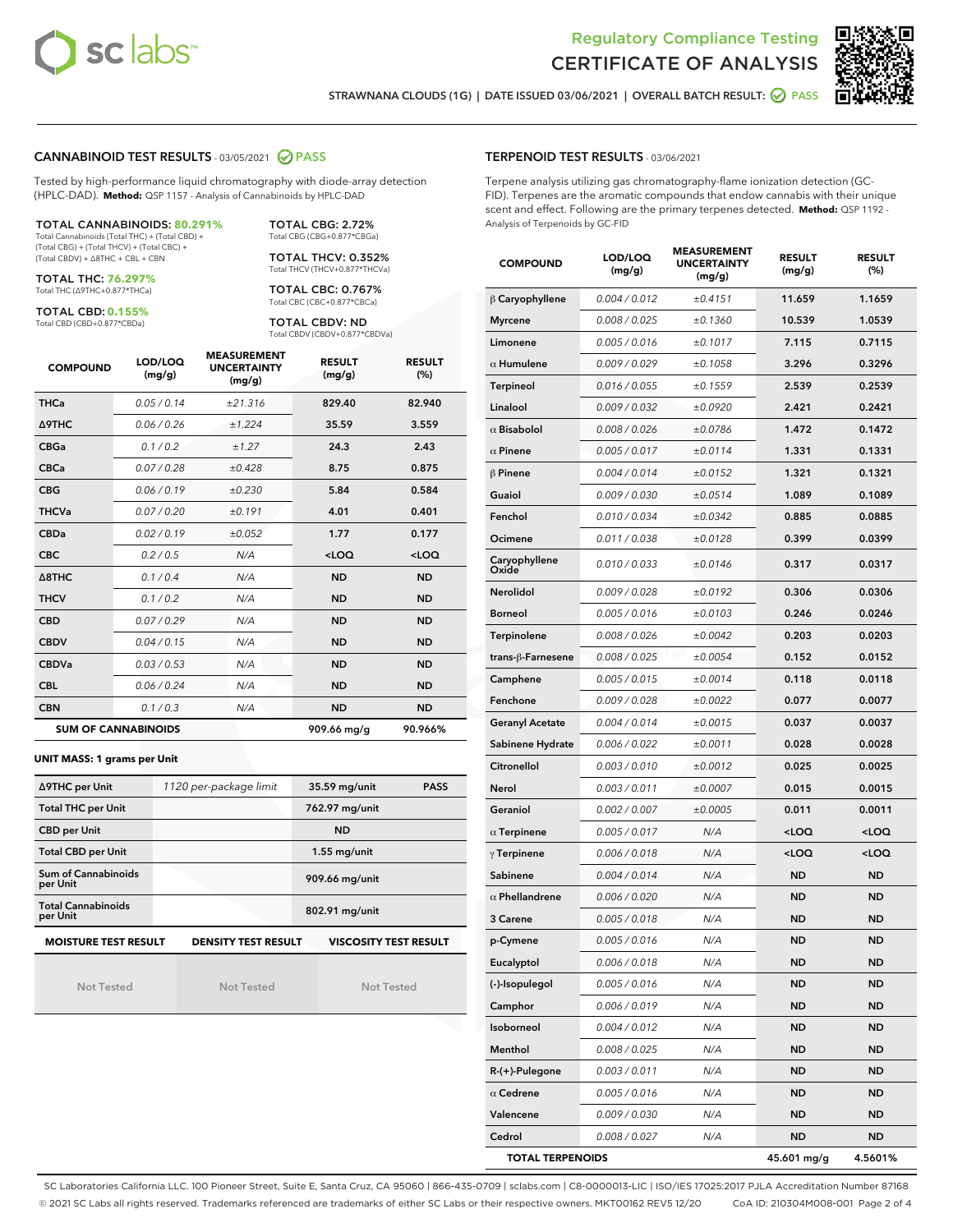



STRAWNANA CLOUDS (1G) | DATE ISSUED 03/06/2021 | OVERALL BATCH RESULT: @ PASS

# CATEGORY 1 PESTICIDE TEST RESULTS - 03/06/2021 @ PASS

Pesticide and plant growth regulator analysis utilizing high-performance liquid chromatography-mass spectrometry (HPLC-MS) or gas chromatography-mass spectrometry (GC-MS). \*GC-MS utilized where indicated. **Method:** QSP 1212 - Analysis of Pesticides and Mycotoxins by LC-MS or QSP 1213 - Analysis of Pesticides by GC-MS

| <b>COMPOUND</b>             | LOD/LOQ<br>$(\mu g/g)$ | <b>ACTION</b><br>LIMIT<br>$(\mu g/g)$ | <b>MEASUREMENT</b><br><b>UNCERTAINTY</b><br>$(\mu g/g)$ | <b>RESULT</b><br>$(\mu g/g)$ | <b>RESULT</b> |
|-----------------------------|------------------------|---------------------------------------|---------------------------------------------------------|------------------------------|---------------|
| Aldicarb                    | 0.03/0.08              | $>$ LOD                               | N/A                                                     | <b>ND</b>                    | <b>PASS</b>   |
| Carbofuran                  | 0.02 / 0.05            | $\ge$ LOD                             | N/A                                                     | <b>ND</b>                    | <b>PASS</b>   |
| Chlordane*                  | 0.03 / 0.08            | $\ge$ LOD                             | N/A                                                     | <b>ND</b>                    | <b>PASS</b>   |
| Chlorfenapyr*               | 0.03/0.10              | $\ge$ LOD                             | N/A                                                     | <b>ND</b>                    | <b>PASS</b>   |
| Chlorpyrifos                | 0.02 / 0.06            | $\ge$ LOD                             | N/A                                                     | <b>ND</b>                    | <b>PASS</b>   |
| Coumaphos                   | 0.02 / 0.07            | $\ge$ LOD                             | N/A                                                     | <b>ND</b>                    | <b>PASS</b>   |
| Daminozide                  | 0.02/0.07              | $>$ LOD                               | N/A                                                     | <b>ND</b>                    | <b>PASS</b>   |
| <b>DDVP</b><br>(Dichlorvos) | 0.03/0.09              | $\ge$ LOD                             | N/A                                                     | <b>ND</b>                    | <b>PASS</b>   |
| <b>Dimethoate</b>           | 0.03 / 0.08            | $\ge$ LOD                             | N/A                                                     | <b>ND</b>                    | <b>PASS</b>   |
| Ethoprop(hos)               | 0.03/0.10              | $\ge$ LOD                             | N/A                                                     | <b>ND</b>                    | <b>PASS</b>   |
| Etofenprox                  | 0.02 / 0.06            | $\ge$ LOD                             | N/A                                                     | <b>ND</b>                    | <b>PASS</b>   |
| Fenoxycarb                  | 0.03 / 0.08            | $\ge$ LOD                             | N/A                                                     | <b>ND</b>                    | <b>PASS</b>   |
| Fipronil                    | 0.03 / 0.08            | $\ge$ LOD                             | N/A                                                     | <b>ND</b>                    | <b>PASS</b>   |
| Imazalil                    | 0.02 / 0.06            | $>$ LOD                               | N/A                                                     | <b>ND</b>                    | <b>PASS</b>   |
| Methiocarb                  | 0.02 / 0.07            | $>$ LOD                               | N/A                                                     | <b>ND</b>                    | <b>PASS</b>   |
| Methyl<br>parathion         | 0.03/0.10              | $>$ LOD                               | N/A                                                     | <b>ND</b>                    | <b>PASS</b>   |
| <b>Mevinphos</b>            | 0.03/0.09              | $>$ LOD                               | N/A                                                     | <b>ND</b>                    | <b>PASS</b>   |
| Paclobutrazol               | 0.02 / 0.05            | $>$ LOD                               | N/A                                                     | <b>ND</b>                    | <b>PASS</b>   |
| Propoxur                    | 0.03/0.09              | $\ge$ LOD                             | N/A                                                     | <b>ND</b>                    | <b>PASS</b>   |
| Spiroxamine                 | 0.03 / 0.08            | $\ge$ LOD                             | N/A                                                     | <b>ND</b>                    | <b>PASS</b>   |
| Thiacloprid                 | 0.03/0.10              | $\ge$ LOD                             | N/A                                                     | <b>ND</b>                    | <b>PASS</b>   |

#### CATEGORY 2 PESTICIDE TEST RESULTS - 03/06/2021 @ PASS

| <b>COMPOUND</b>   | LOD/LOQ<br>$(\mu g/g)$ | <b>ACTION</b><br><b>LIMIT</b><br>$(\mu g/g)$ | <b>MEASUREMENT</b><br><b>UNCERTAINTY</b><br>$(\mu g/g)$ | <b>RESULT</b><br>$(\mu g/g)$ | <b>RESULT</b> |
|-------------------|------------------------|----------------------------------------------|---------------------------------------------------------|------------------------------|---------------|
| Abamectin         | 0.03/0.10              | 0.1                                          | N/A                                                     | <b>ND</b>                    | <b>PASS</b>   |
| Acephate          | 0.02/0.07              | 0.1                                          | N/A                                                     | <b>ND</b>                    | <b>PASS</b>   |
| Acequinocyl       | 0.02/0.07              | 0.1                                          | N/A                                                     | <b>ND</b>                    | <b>PASS</b>   |
| Acetamiprid       | 0.02/0.05              | 0.1                                          | N/A                                                     | <b>ND</b>                    | <b>PASS</b>   |
| Azoxystrobin      | 0.02/0.07              | 0.1                                          | N/A                                                     | <b>ND</b>                    | <b>PASS</b>   |
| <b>Bifenazate</b> | 0.01/0.04              | 0.1                                          | N/A                                                     | <b>ND</b>                    | <b>PASS</b>   |
| <b>Bifenthrin</b> | 0.02/0.05              | 3                                            | N/A                                                     | <b>ND</b>                    | <b>PASS</b>   |
| <b>Boscalid</b>   | 0.03/0.09              | 0.1                                          | N/A                                                     | <b>ND</b>                    | <b>PASS</b>   |

# CATEGORY 2 PESTICIDE TEST RESULTS - 03/06/2021 continued

| <b>COMPOUND</b>               | LOD/LOQ<br>$(\mu g/g)$ | <b>ACTION</b><br>LIMIT<br>$(\mu g/g)$ | <b>MEASUREMENT</b><br><b>UNCERTAINTY</b><br>(µg/g) | <b>RESULT</b><br>(µg/g) | <b>RESULT</b> |
|-------------------------------|------------------------|---------------------------------------|----------------------------------------------------|-------------------------|---------------|
| Captan                        | 0.19/0.57              | 0.7                                   | N/A                                                | ND                      | <b>PASS</b>   |
| Carbaryl                      | 0.02 / 0.06            | 0.5                                   | N/A                                                | ND                      | <b>PASS</b>   |
| Chlorantranilip-<br>role      | 0.04 / 0.12            | 10                                    | N/A                                                | ND                      | <b>PASS</b>   |
| Clofentezine                  | 0.03 / 0.09            | 0.1                                   | N/A                                                | ND                      | <b>PASS</b>   |
| Cyfluthrin                    | 0.12 / 0.38            | 2                                     | N/A                                                | ND                      | <b>PASS</b>   |
| Cypermethrin                  | 0.11 / 0.32            | 1                                     | N/A                                                | ND                      | <b>PASS</b>   |
| Diazinon                      | 0.02 / 0.05            | 0.1                                   | N/A                                                | ND                      | <b>PASS</b>   |
| Dimethomorph                  | 0.03 / 0.09            | 2                                     | N/A                                                | ND                      | <b>PASS</b>   |
| Etoxazole                     | 0.02 / 0.06            | 0.1                                   | N/A                                                | ND                      | <b>PASS</b>   |
| Fenhexamid                    | 0.03 / 0.09            | 0.1                                   | N/A                                                | ND                      | <b>PASS</b>   |
| Fenpyroximate                 | 0.02 / 0.06            | 0.1                                   | N/A                                                | ND                      | <b>PASS</b>   |
| Flonicamid                    | 0.03 / 0.10            | 0.1                                   | N/A                                                | ND                      | <b>PASS</b>   |
| Fludioxonil                   | 0.03 / 0.10            | 0.1                                   | N/A                                                | ND                      | <b>PASS</b>   |
| Hexythiazox                   | 0.02 / 0.07            | 0.1                                   | N/A                                                | ND                      | <b>PASS</b>   |
| Imidacloprid                  | 0.04 / 0.11            | 5                                     | N/A                                                | ND                      | <b>PASS</b>   |
| Kresoxim-methyl               | 0.02 / 0.07            | 0.1                                   | N/A                                                | ND                      | <b>PASS</b>   |
| <b>Malathion</b>              | 0.03 / 0.09            | 0.5                                   | N/A                                                | ND                      | <b>PASS</b>   |
| Metalaxyl                     | 0.02 / 0.07            | 2                                     | N/A                                                | ND                      | <b>PASS</b>   |
| Methomyl                      | 0.03 / 0.10            | 1                                     | N/A                                                | ND                      | <b>PASS</b>   |
| Myclobutanil                  | 0.03/0.09              | 0.1                                   | N/A                                                | ND                      | <b>PASS</b>   |
| Naled                         | 0.02 / 0.07            | 0.1                                   | N/A                                                | ND                      | <b>PASS</b>   |
| Oxamyl                        | 0.04 / 0.11            | 0.5                                   | N/A                                                | ND                      | <b>PASS</b>   |
| Pentachloronitro-<br>benzene* | 0.03 / 0.09            | 0.1                                   | N/A                                                | ND                      | <b>PASS</b>   |
| Permethrin                    | 0.04 / 0.12            | 0.5                                   | N/A                                                | ND                      | <b>PASS</b>   |
| Phosmet                       | 0.03 / 0.10            | 0.1                                   | N/A                                                | ND                      | PASS          |
| Piperonylbu-<br>toxide        | 0.02 / 0.07            | 3                                     | N/A                                                | ND                      | <b>PASS</b>   |
| Prallethrin                   | 0.03 / 0.08            | 0.1                                   | N/A                                                | ND                      | <b>PASS</b>   |
| Propiconazole                 | 0.02 / 0.07            | 0.1                                   | N/A                                                | ND                      | <b>PASS</b>   |
| Pyrethrins                    | 0.04 / 0.12            | 0.5                                   | N/A                                                | ND                      | PASS          |
| Pyridaben                     | 0.02 / 0.07            | 0.1                                   | N/A                                                | ND                      | <b>PASS</b>   |
| Spinetoram                    | 0.02 / 0.07            | 0.1                                   | N/A                                                | ND                      | <b>PASS</b>   |
| Spinosad                      | 0.02 / 0.07            | 0.1                                   | N/A                                                | ND                      | <b>PASS</b>   |
| Spiromesifen                  | 0.02 / 0.05            | 0.1                                   | N/A                                                | ND                      | <b>PASS</b>   |
| Spirotetramat                 | 0.02 / 0.06            | 0.1                                   | N/A                                                | ND                      | <b>PASS</b>   |
| Tebuconazole                  | 0.02 / 0.07            | 0.1                                   | N/A                                                | ND                      | <b>PASS</b>   |
| Thiamethoxam                  | 0.03 / 0.10            | 5                                     | N/A                                                | ND                      | <b>PASS</b>   |
| Trifloxystrobin               | 0.03 / 0.08            | 0.1                                   | N/A                                                | ND                      | <b>PASS</b>   |